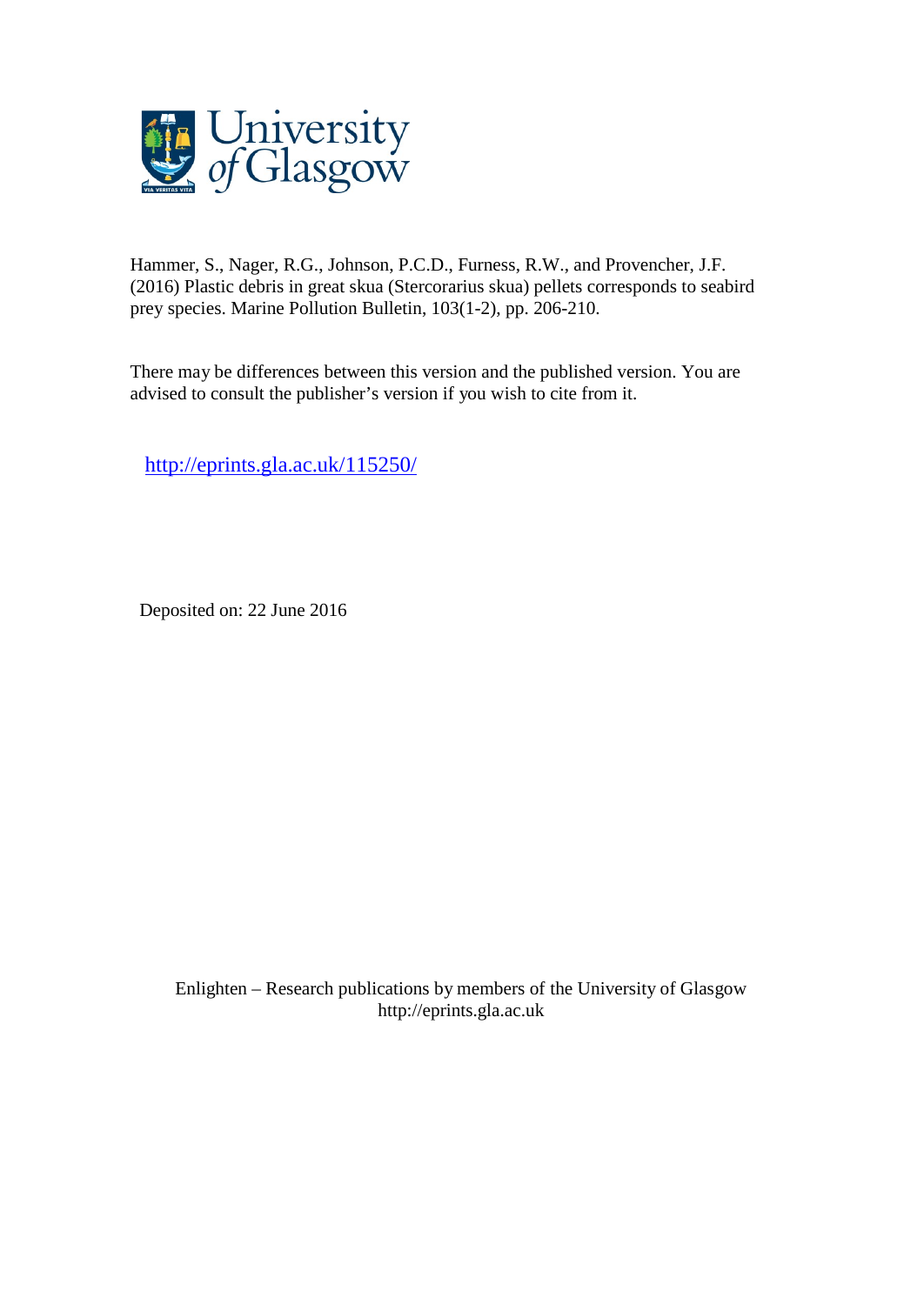**Title:** Plastic debris in great skua (*Stercorarius skua*) pellets corresponds to seabird prey species

3 Hammer S<sup>1\*</sup>, Nager RG<sup>1</sup>, Johnson PCD<sup>1</sup>, Furness RW<sup>2</sup>, Provencher JF<sup>3</sup>

<sup>1</sup> Institute of Biodiversity, Animal Health & Comparative Medicine, University of

- Glasgow, United Kingdom,
- 6 <sup>2</sup> MacArthur Green, 95 South Woodside Road, Glasgow, United Kingdom

<sup>3</sup> Department of Biology, Carleton University, Ottawa, Canada

\*corresponding author: sjurdur@hammer.fo

# **Abstract:**

 Plastic is a common item in marine environments. Studies assessing seabird ingestion of plastics have focused on species that ingest plastics mistaken for prey items. Few studies have examined scavenger and predatory species that are likely to ingest plastics indirectly through their prey items, such as the great skua (*Stercorarius skua*). We examined 1,034 regurgitated pellets from a great skua colony in the Faroe Islands for plastics and found approximately 6% contained plastics. Pellets containing remains of Northern fulmars (*Fulmarus glacialis*) had the highest prevalence of plastic. Our findings support previous work showing that Northern fulmars have higher loads of plastics than other sympatric species. This study demonstrates that marine plastic debris is transferred from surface feeding seabird species to predatory great skuas. Examination of plastic ingestion in species that do not ingest plastics directly can provide insights into how plastic particles transfer vertically within the food web.

 **Keywords:** Great skua, Northern fulmar, plastic, Faroe Islands, debris monitoring, trophic transfer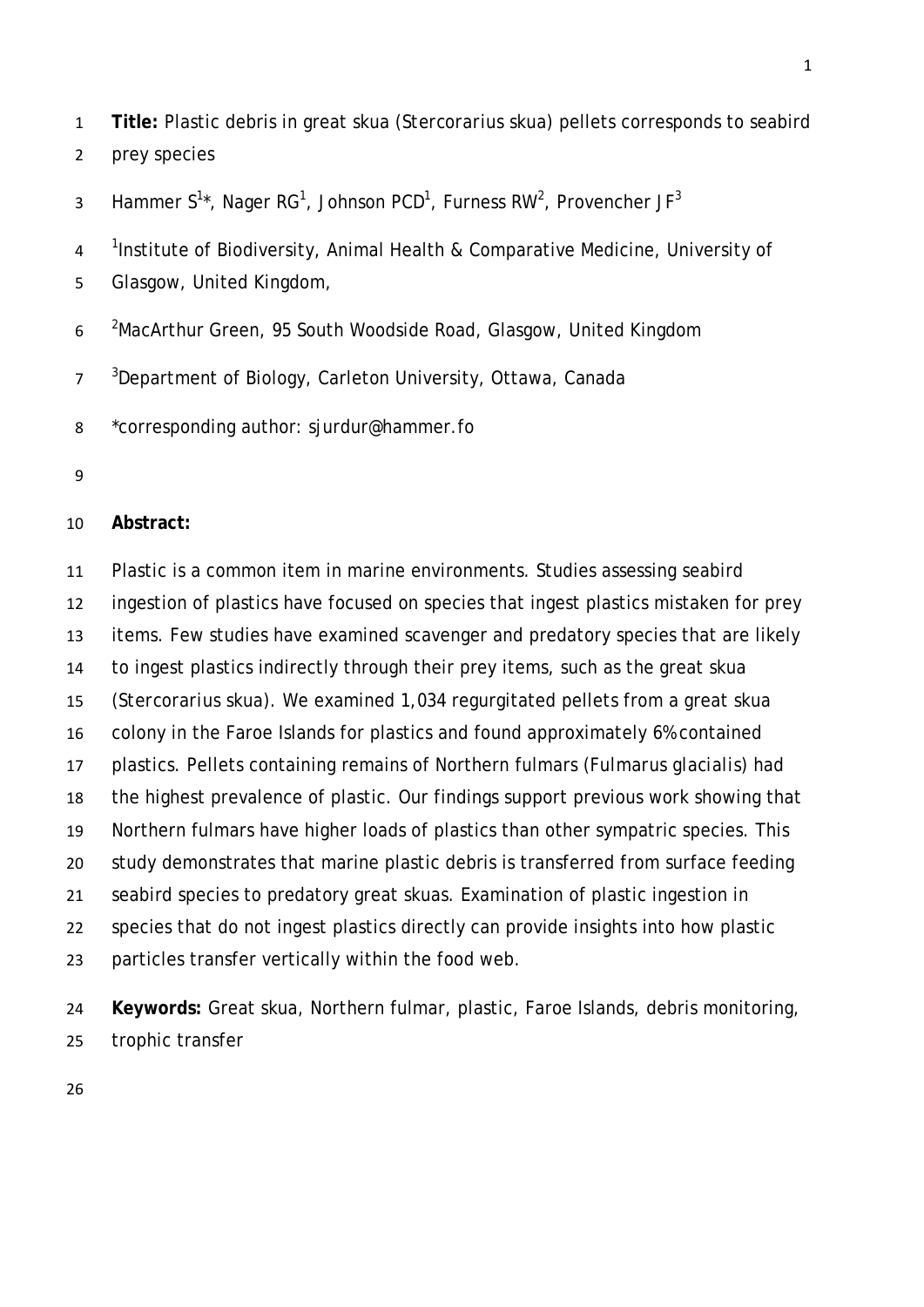#### **Introduction:**

 Plastic pollution has been recognized as an emerging global environmental issue (UNEP, 2014). Plastic debris is ubiquitous in the marine environment, and has been found in both highly populated regions, and remote areas of the world such as the Arctic (Obbard et al., 2014; Vegter et al., 2014). Plastic particles have been regularly found to be ingested by marine animals, and dozens of seabirds species have now been reported to have ingested plastic pollution (Gregory, 2009; Laist, 1997). Seabirds have been shown to ingest both macro- (pieces greater than 5 mm) and micro-plastics (pieces less than 5 mm), making this group particularly susceptible to marine debris (Provencher et al., 2015; UNEP, 2011, 2014).

 Marine plastic debris includes both industrial plastics and user plastics (Moore, 2007). Industrial plastics are commonly found in the marine environment in the form of hard plastic pellets (van Franeker et al., 2011). These pellets are formed as precursors to the formation of consumer products. User plastics come from consumer products, including all hard plastics (polyethylene) and styrofoam (polystyrene). Once in the environment plastic pieces are broken down over time due to chemical and physical degradation.

 Seabirds have been shown to be important for monitoring plastic pollution in the environment (van Franeker et al., 2011). For example, Northern fulmars (*Fulmarus glacialis*) (hereafter fulmar) are part of the North Sea ecological monitoring program designed to track marine pollution (van Franeker et al., 2011). Ingestion of plastics by most seabirds is thought to occur because they mistake plastic items for prey in the water column (Cadee, 2002). There are differences in plastic ingestion between seabirds with different foraging strategies which has been shown in several studies comparing ingestion across seabird foraging guilds (Avery- Gomm et al., 2013; Provencher et al., 2014). To date, much of the work on seabird ingestion of plastics has focused on species that are thought to directly ingest plastics from the environment when mistaking plastics for prey items (Avery-Gomm et al., 2013; Cadee, 2002; Donnelly-Greenan et al., 2014; van Franeker et al., 2011). Less attention has been given to species that risk ingesting plastic indirectly through their prey items (Furness, 1985; Ryan and Fraser, 1988). Species that ingest plastics indirectly can play a role in expanding our understanding of marine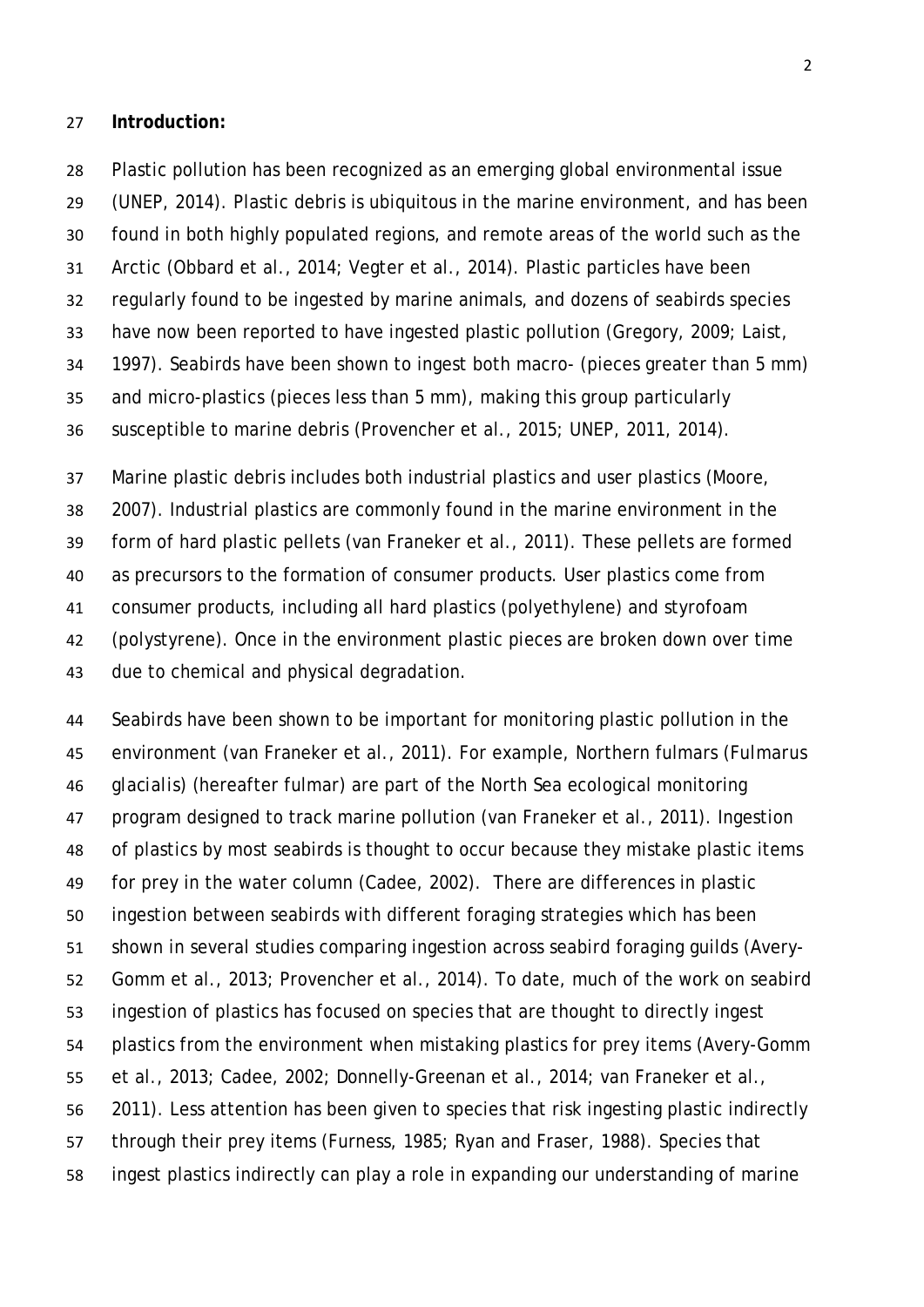plastics pollution in the environment, specifically in tracking how plastics move through the environment, and what species are affected by plastic pollution, both identified as priorities for marine debris research (Vegter et al., 2014).

 The great skua (*Stercorarius skua*), is a top predator seabird in the North Atlantic region. It scavenges, kleptoparasitises or predates on other marine bird species (Furness, 1987; Phillips et al., 1997), which potentially makes it a suitable model monitor of prevalence of plastics quantitatively and qualitatively in different components of the food web. Seabirds that forage at the surface of the water column, where plastic debris often floats, tend to have higher burdens of ingested plastics than those that forage deeper in the water column (Avery-Gomm et al., 2013; Bond et al., 2014; Provencher et al., 2014). Some species are also more prone to accumulating ingested plastic depending on their capability to regurgitate indigestible stomach content (Furness, 1985). Since plastic ingestion has been found in several species of seabirds from the Faroe Islands (Faroes hereafter) (van Franeker et al., 2011, Jensen, 2012; Provencher et al., 2014), we expected great skuas in the region to show evidence of plastic ingestion, but we expect the prevalence and number of plastics pieces to vary in respect of the type of prey species the great skuas have consumed. The diet of Faroese great skuas includes fish, seabirds, and sometimes also terrestrial birds and mammals (Hammer, unpub. data). The main seabird species they feed on are black-legged kittiwakes (*Rissa tridactyla*) (hereafter kittiwake), Atlantic puffins (*Fratercula arctica*) (hereafter puffin), and fulmars. In addition to these seabird prey species, great skuas scavenge fish from behind fishing vessels or steal fish from other birds near the colony (Bayes et al., 1964; Hammer unpub. data). More rarely Faroese great skuas also feed on common guillemots (*Uria aalge*), mountain hares (*Lepus timidus*), Manx shearwater (*Puffinus puffinus*), and eggs from various birds (Bayes et al., 1964; Hammer unpub. data).

 The aim of this study is to assess prevalence of plastic ingestion in Faroese great skuas based on sampling pellets, a common method of assessing great skua diet. Pellets contain indigestible material such as feathers, bones, hair and plastic (Furness, 1987). Due to the described foraging strategies of great skuas, it is likely that most ingested plastics from these birds come from the marine environment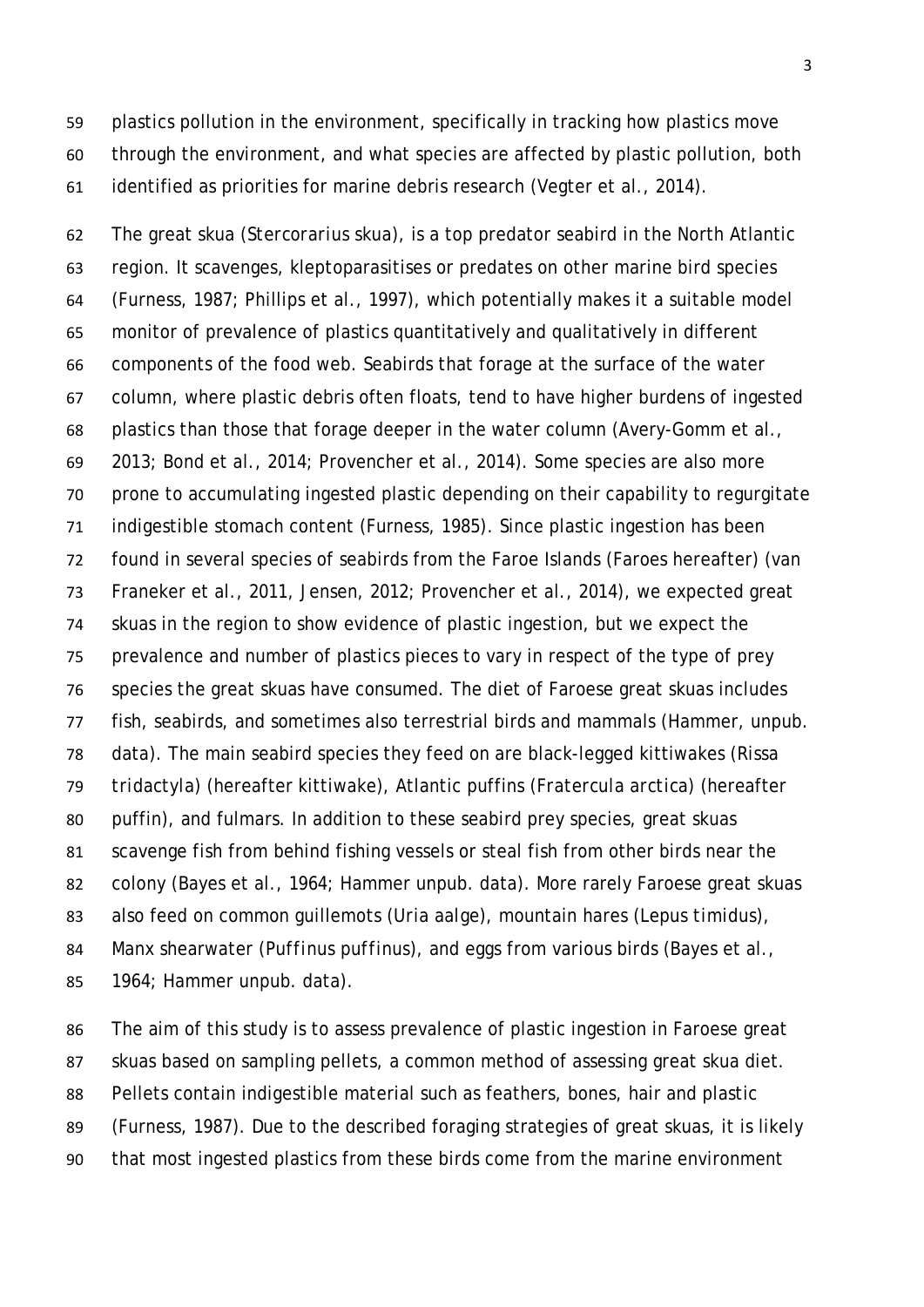(Ryan and Fraser, 1988). First, we examine the prevalence of plastic debris in the population and whether it depends on the number of pellets sampled per territory. Second, we compare plastic debris between pellets containing different prey types, and discuss how our estimates of prevalence in seabird species that skuas prey on compares to other reported values for those same species collected through direct sampling of the birds. This allows assessing if sampling through this indirect method yields similar quantitative results to direct dissection methods.

### **Methods**

 1,034 regurgitated pellets from 165 great skua territories were collected during the breeding season April-August 2013, at Skúvoy in the Faroes (61°46'N 6°49'W). Pellets were collected during territory visits, which occurred 2-3 times a week after first apparent sign of territory attendance. The median number of pellets found in each territory per visit was 1 and the highest number of pellets found in a territory during one visit was 36. Considering how ardently great skuas defend their breeding territories (Furness, 1987), it is reasonable to assume that the regurgitated pellets found within a great skua colony are produced only by the great skua pairs within each territory. All pellets were collected and examined in the field to determine prey type. The prey type was recorded for all pellets and if plastic material was found, the pellets were individually bagged to prevent mixing of contents between pellets. If there was no plastic found in the pellet they were collected in a separate bag. While the content of some pellets were distinguishable to species level by size and colour of feathers and odour (e.g. fulmar and kittiwake), other pellets could not readily be identified to species level such as puffin, common guillemot*,* black guillemot (*Cepphus grylle*)*,* and razorbill (*Alca torda*), but could still be distinguished from other seabirds as auks. These species were thus grouped as "auks" in this study. Other pellets which contained fish or mountain hare were also identified. 46 pellets contained more than one type of prey, and 27 (3.3%) of these contained a mixture of bird and fish and were excluded from all analyses. The remaining mixed pellets (n=12) contained a mixture of different bird prey (with 6 containing plastic). The mixed bird pellets were included in the general comparison between (bird, fish and other) types of pellets only, but were excluded from the comparison between different bird types.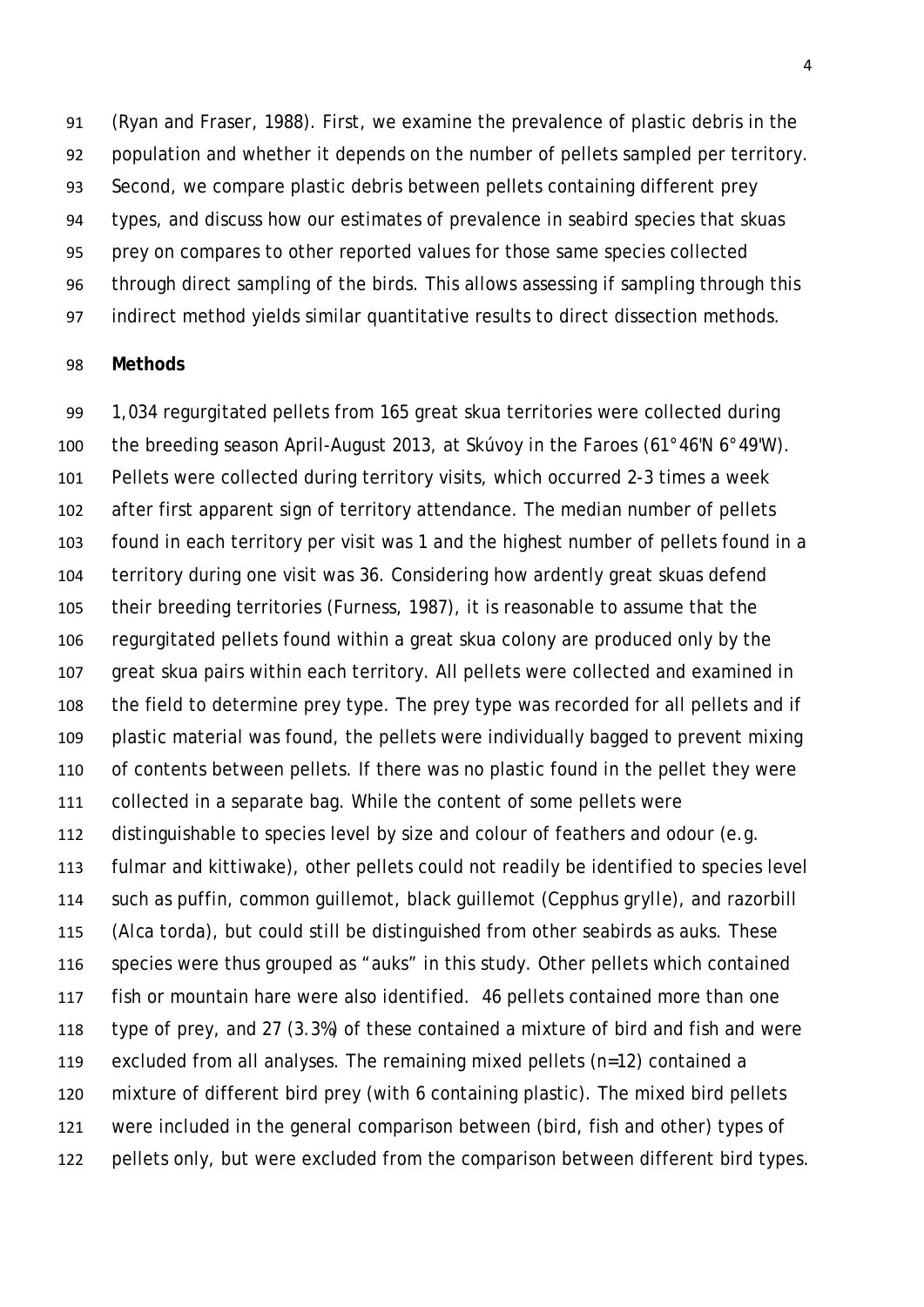All plastic particles from the pellets were collected, dried, sorted, and processed. Plastic particles were sorted using the 'Save the North Sea' protocol (van Franeker et al., 2011) into fragments, threadlike, sheetlike, foamed, industrial and other and weighed. Mean values of plastic weight are reported for the entire sample of pellets including pellets with no plastic (mass abundance) and only for the pellets which contained plastic (mass intensity). The colour of each piece was also noted and recorded by a single observer. The prevalence (presence or absence) and abundance (number of pieces per pellet) of plastics in each pellet collected is presented, along with the prevalence and abundance of plastics in each pair's territory.

 Statistical analyses were carried out in program R (R Core Development Team, 2014). First we looked whether the prevalence of plastics in a territory was related to search effort (measured in number of pellets collected per territory) to determine if number of collected pellets influenced the detection of plastic pollution using a generalised linear model (GLM) with a binomial distribution. The number of plastic pieces in the pellets was compared between pellets with different prey types using a Generalized Linear Mixed Effects Model (lme4 Bates et al. 2014) with a binomial distribution, logit link function and territory as random effect to account for the non-independence of pellets collected from the same individual birds. Number of plastic pieces per pellet were compared across pellets containing different bird prey species only (fulmars, kittiwakes and auks). The data contain a low number of non-zero values. The general mixed model assuming zero-inflation (glmmADMB Skaug et al. 2013), and a negative binomial distribution, showed no evidence for zero-inflation (estimated zero-inflation proportion = 0.00002), thus zero-inflation was no longer considered for further analyses as it is unnecessary and difficult given the size of the dataset. Among error distributions that could be suitable to fit the observed distribution of our data (negative binomial and Poisson lognormal), the negative binomial error distribution had the better fit to our data structure, because the negative binomial distribution better justified the assumption of homoscedasticity of the Pearson residuals. However, currently available models that allow the use of a negative binomial distribution don't support the inclusion of a random effect. To examine the importance of territory as random effect, which, if not important, could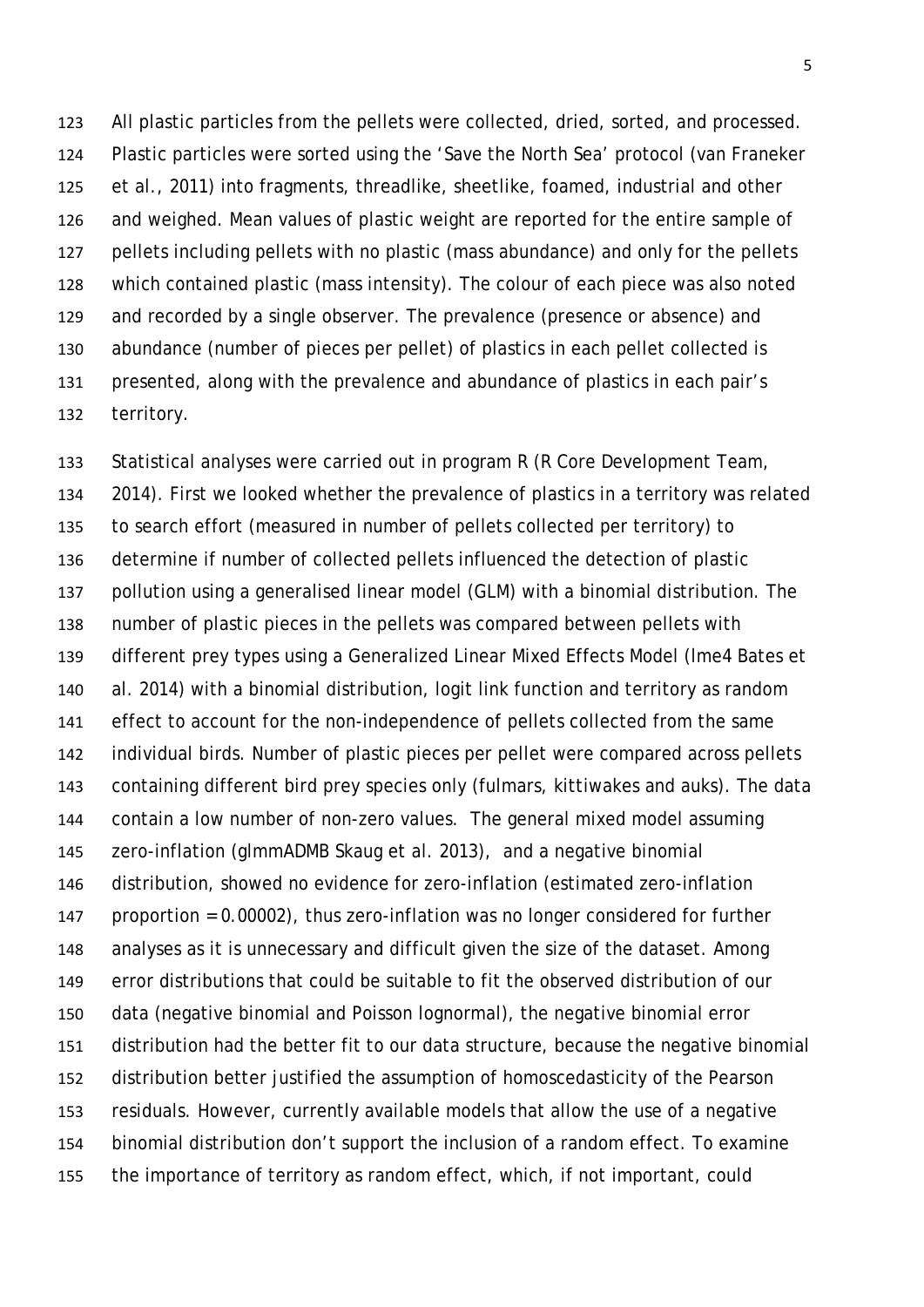potentially lead to an overfitted model, we fitted a mixed model with an alternative error distribution (poisson log distribution) with territory as a random effect. The variance estimate for the random effect was zero (glmmADMB). It would be therefore justified for our data to exclude territory as a random effect without compromising the conclusion from a model without random effect. Hence we used the mixed model with negative binomial (glmmADMB) to compare number of plastic items per pellet between pellets containing remains of the three seabird prey remains (fulmar, kittiwake, auk).Statistical tests where *p* < 0.05 were considered statistically significant. Means are presented with standard deviations.

## **Results**

 On the 165 study territories, between 1 and 63 pellets were collected per territory (median = 4) over the breeding season and the number of pellets found during a single visit ranged from 0-32 pellets per territory. Pellets containing at least one piece of plastic (Fig 1) were found on 48 territories (30%). The prevalence of plastics in a territory did not significantly vary with the number of collected 172 pellets per territory (GLM,  $Z = 0.97$ ;  $p = 0.33$ ). From the total of 1,034 pellets, 59 individual pellets (6 %) contained plastic debris with a total of 179 plastic pieces ranging from 1-15 pieces (median of 2 pieces) per pellet. The plastic pieces found in the pellets were both from consumer and industrial sources. The most common plastic type found was hard fragments of user plastics (Table 2, Fig 1a). Although many colours of plastics were found, the most common colour of plastic found in the pellets was white/yellow (68%). Red plastic was the next most common colour found in the pellets (10%), followed by pink (5%), orange (4%), black (3%), green (2%) and blue (2%). The final 6% of the plastics were made up of other colours.

 The proportion of pellets containing plastic pieces (prevalence) varied between pellets containing the remains of different prey species (GLMM with binomial error and territory as random factor (lme4, Bates *et al. 2014*):  $F^{837} = 3.78$ , df = 6; *p* < 0.001) (Table 1). 86% of the pellets containing plastics were from bird prey, 7% from fish, 5% from mixed bird and fish and 2% from mountain hare. Where identification of bird prey type was possible we found that pellets containing the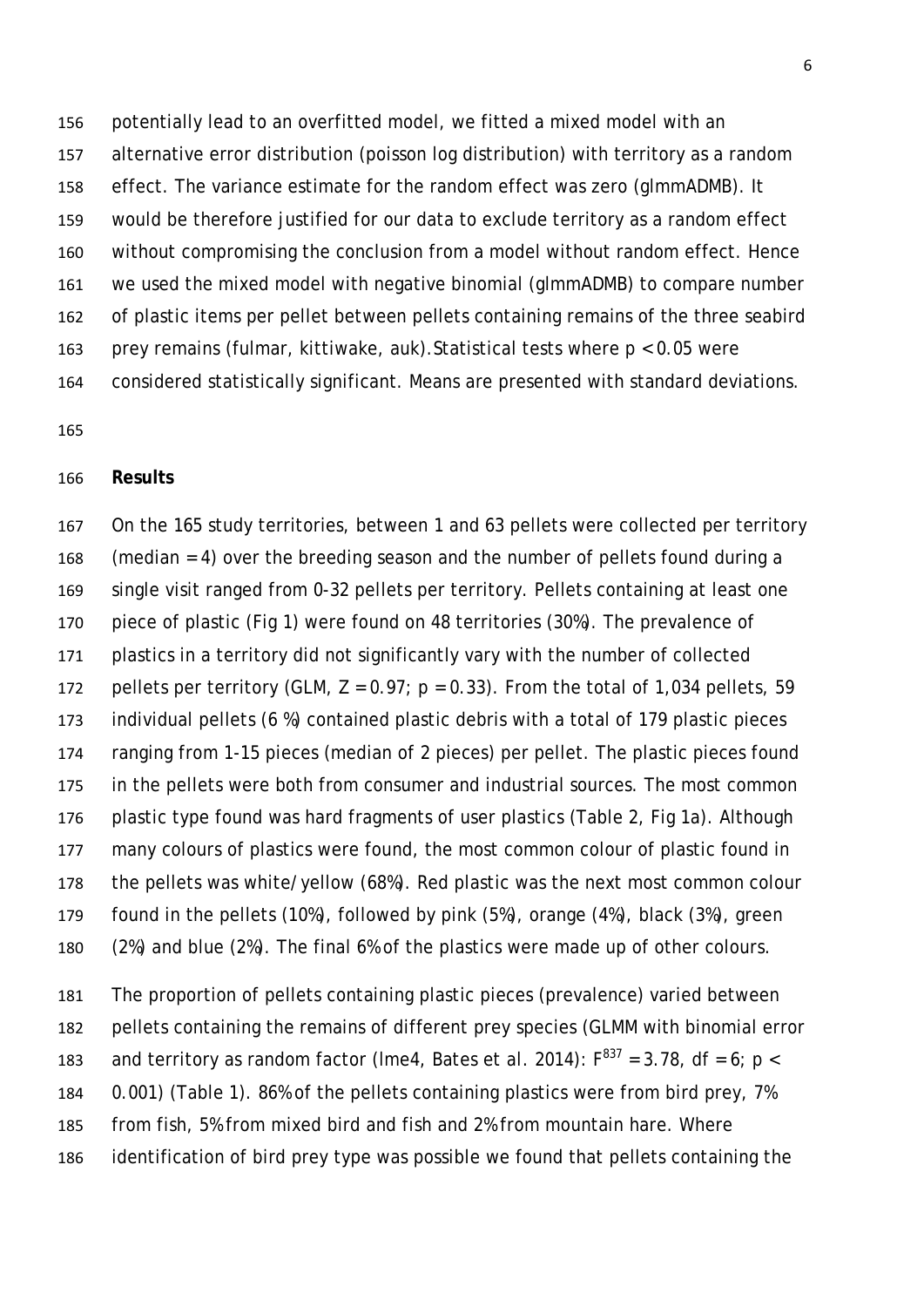remains of fulmars had significantly higher prevalence of plastics (GLMM with 188 binomial error and territory as random factor:  $Z = 2.79$   $p = 0.005$ ), than pellets containing auks (GLMM Z = 7.57 *p* < 0.001).

The number of plastic items found per pellet also differed between seabird prey

species. Pellets with fulmar remains contained the highest numbers of plastics

(range 1-15), kittiwake pellets had 1-9 and auk pellets had 1-3. The pellets with

- fulmar remains contained 0.37 (95% CI = 0.17-0.62) plastic pieces which was
- significantly higher than for pellets with auks (mean of 0.08 pieces (95% CI = 0.04-
- 195 0.16) for auks, GLM with negative binomial error  $Z = 3.59$ ,  $p < 0.001$ .

 The total plastic pieces per pellet weighed on average 6.6 (SD=5.97) mg (n=1,034 pellets including pellets with no plastic, mass abundance). The mean mass of the plastic in great skua pellets which contained plastic (mass intensity) was 116.5 (SD=225.0) mg per pellet (n=59). On average mass abundance, fulmar pellets contained 15.9 (SD=54.6) mg of plastic debris (n = 173), kittiwake pellets 201 contained 2.2 (SD=15.9) mg of plastics ( $n = 293$ ) and pellets containing auks remains had on average 5.2 (SD=28.9) mg of plastics (n = 151). Pellets containing fulmar remains did not have a significantly higher mass intensity of plastics as 204 compared with other types of pellets (GLMM with territory as random effect  $Z =$  0.916; *p* = 0.916), but pellets containing auk prey remains had significantly lower 206 mass intensity compared to other types of pellets (GLMM  $Z = 2.29$   $p = 0.022$ ).

### **Discussion**

 Less than a third (29%) of the great skua territories showed evidence of plastic ingestion, suggesting that a minority of great skuas at the Skúvoy breeding colony are exposed to plastics during the breeding season. This was not simply due to small number of pellets picked up in some territories as prevalence of plastic in a pair's diet was independent of the number of pellets collected. Only a small proportion of regurgitated pellets examined contained plastics (6%). Both user and industrial plastics were found in skua pellets. Among user plastics we found hard, threadlike, foamed and sheetlike plastics illustrating that great skuas are susceptible to multiple types of plastic pollution. Our findings suggest that plastic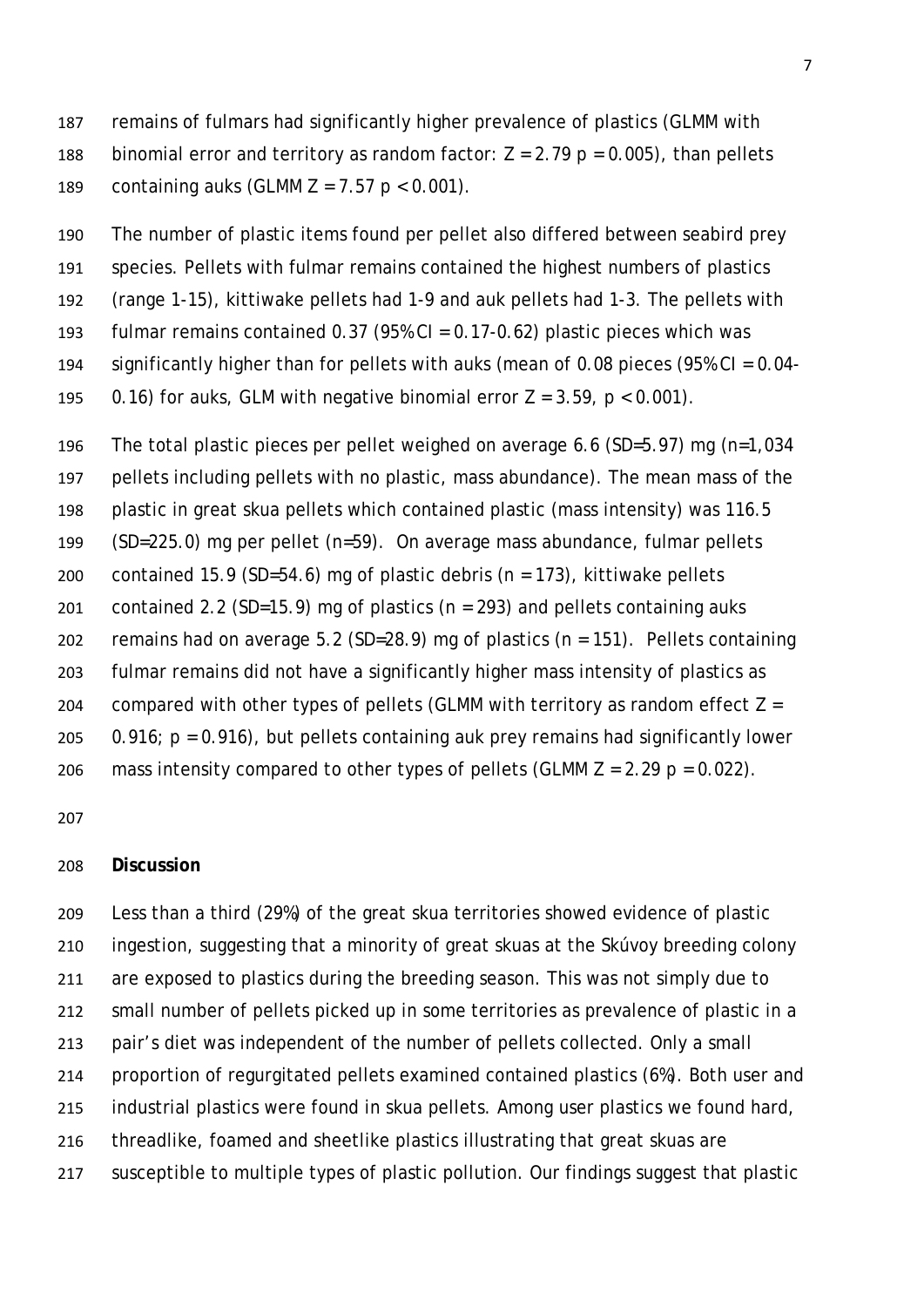ingestion does occur among great skuas in the Faroes, but prevalence and number of plastic pieces ingested is low compared to other species in the North Atlantic and the North Sea (Provencher et al., 2014; van Franeker et al., 2011).

 We found that the most common colour of plastic pieces in great skua pellets was white/yellow. Without knowledge of the background availability of plastics in the environment it cannot be determined if this shows a preference for debris colour among certain seabird species which the great skua preys on, or simply a sampling of the plastics available to the seabirds in the area. Future plastics work around 226 the Faroes should combine at sea surveys of plastics (e.g. Desforges et al., 2014); with seabird assessments to determine if different seabirds selectively ingest different types and colours of plastics from the environment.

 The number and weight of plastic particles found in pellets of great skuas from the Faroes was also relatively low. It should, however, be noted that individual dietary specialisation, which is commonly seen among great skuas (Votier et al., 2004), could potentially result in a low number of pairs taking up a disproportionally high amount of plastic-rich prey. For example, out of the 48 territories where pellets with plastic were found in this study, 12 territories had pellets with plastic on consecutive territory visits. Unlike petrels which accumulate plastic in the gizzard, due to their gizzard being separated from the proventriculus by a sphincter, skuas have an anatomy that allows them to regurgitate both gizzard and proventriculus contents (Furness, 1985). Although this would suggest that plastic does not likely accumulate in great skua stomachs (Furness, 1985), we should consider the implications for great skuas specialising as seabird specialists which may carry high loads of plastics could result in a chronic exposure to marine debris. Perhaps more importantly such chronic plastic ingestion could lead to increased exposure to persistent organic pollutants which are found in and on marine plastics (Hirari et al., 2011). More work is needed to assess the relationship between the high levels of persistent organic pollutants and plastics in Faroese great skuas (Teuten et al., 2009).

 Plastic debris burden was found to be associated with prey species that are known to ingest plastics (e.g. fulmars; Jensen, 2012). Similarly, plastic debris was less in pellets that contained seabird species known to ingest low levels of plastics, for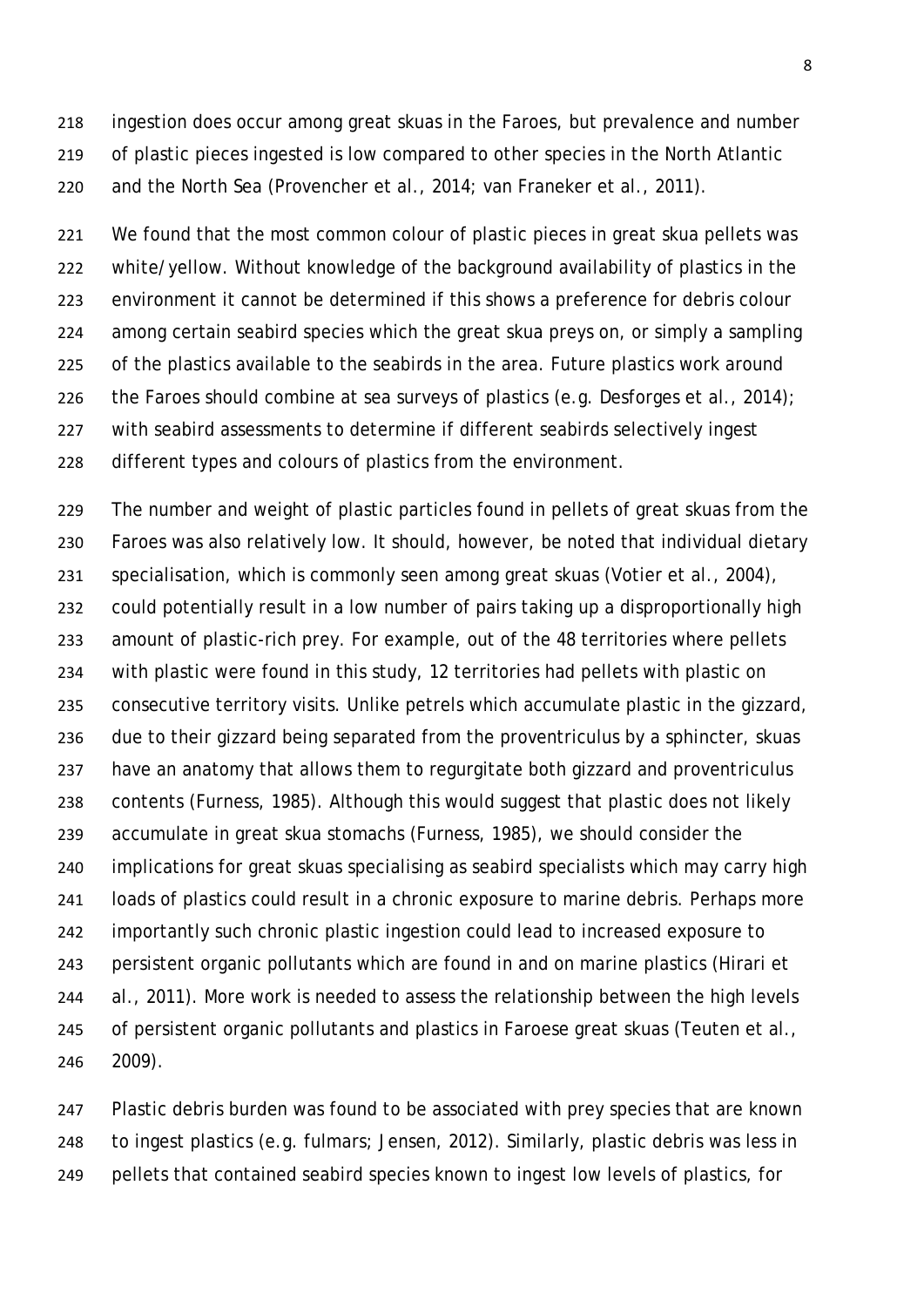example puffins where stomach examination of these birds around the Faroes showed only 1-5% to contain plastic (Bergur Olsen, pers. comm.). Similarly, a recent examination of 14 adult kittiwake stomachs found 1 plastic thread, in each of two stomachs (Jens-Kjeld Jensen, pers. comm.). This difference in plastic debris load between species has also been found on a wider spatial scale (e.g. auks; Bergur Olsen, pers. comm.; Provencher et al., 2014). The association between plastics and prey type indicates that great skuas are taking in plastics with their seabird prey meals. Although great skuas may also ingest debris directly when scavenging, these results suggest that most of the plastic ingestion by great skuas is related to their seabird prey. Alternatively, if great skuas were ingesting plastics from other sources frequently, little difference would be expected in the plastics associated with the prey type; note that we found low levels of ingested plastic in pellets containing fish remains.

 Our findings suggest that marine plastic pollution is being transferred up the food chain to top level predators in the North Atlantic that are likely ingesting most plastics indirectly through their prey items. Importantly, we show that plastic pollution is transferred to great skuas mainly through fulmars, although these seabirds are not the main proportion of the skua diet (Table 1). This suggests that plastic pollution may be transferred up the food chain disproportionately when prey species differ in propensity to accumulate marine debris. Additionally, these plastic particles are regurgitated on land and the fate and further implications for the terrestrial ecosystem remains unclear.

272 In the Faroes 91% of fulmar stomachs examined ( $n = 699$ ) contained ingested plastics (Jan van Franker pers. comm.). While it is recognised that each fulmar ingested by a great skua produces approximately 4-5 pellets (Votier et al., 2001), and several great skuas may share a fulmar carcass as food at sea, the prevalence of plastic assessed directly in fulmar stomachs is much higher than we demonstrate for fulmar pellets in this study (13.4%). This suggests that great skua pellets may not be a reliable tool for quantitative assessment of plastic of their various prey species. Ryan and Fraser (1988) showed similar findings for the south polar skua (*Stercorarius maccormicki*), and suggested that smaller plastic pieces are not likely incorporated into pellets but pass through to the faeces, or are small enough to be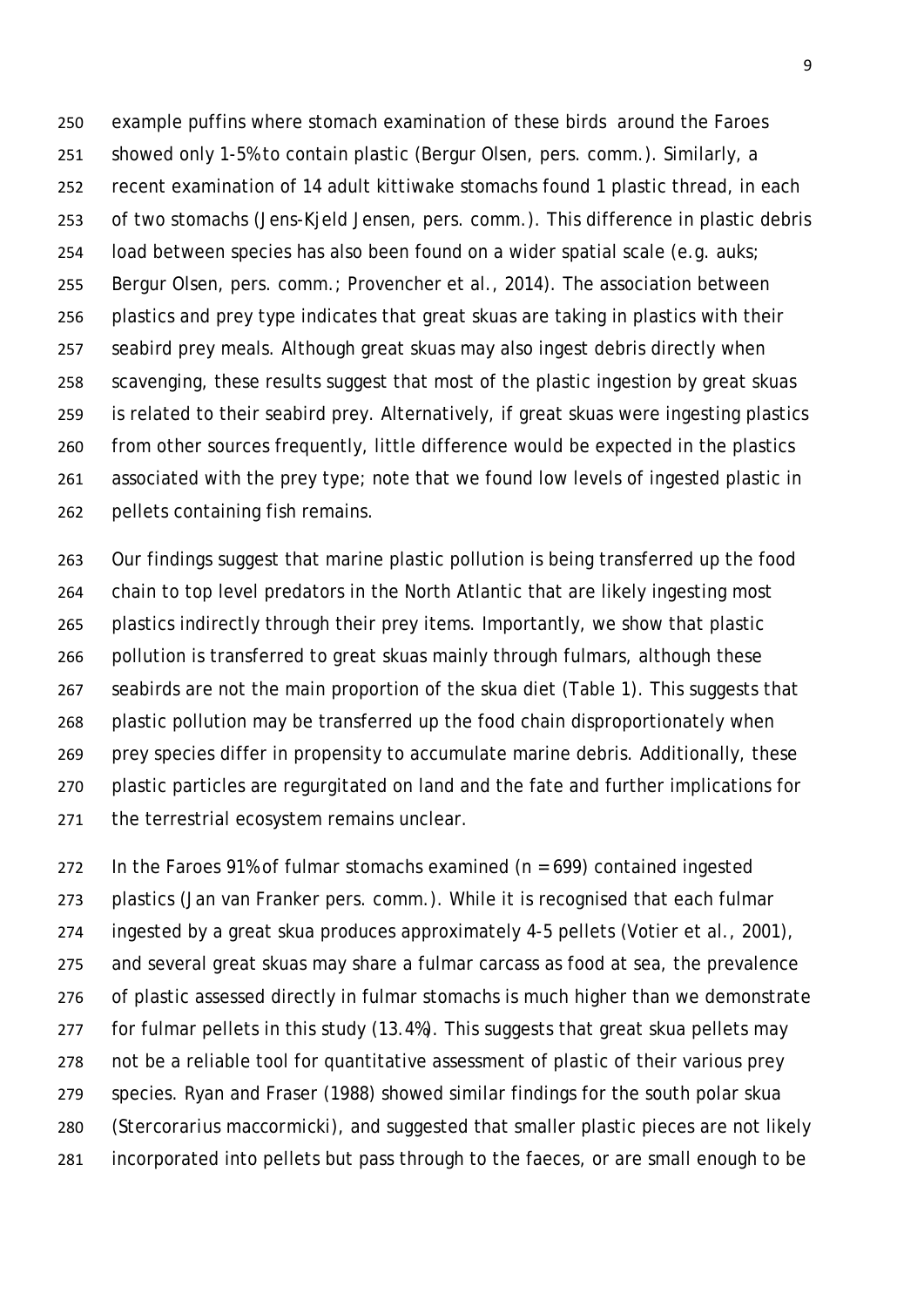lost from the pellets before collection. Votier et al. (2001) showed that proportion of auks consumed are underrepresented in great skua pellet production than larger gulls and fulmars. Considering this difference in turn-over rate between prey species it could perhaps suggest that there is more plastic in auks than we would expect, but this contradicts stomach analysis of Faroese puffins, which suggest that only 1-5% of puffins have plastic (Bergur Olsen, pers. comm.). Although overall trends of plastics ingestion in marine birds is found by examining skua pellets, the absolute amount of plastic ingestion is not quantitatively reflected in pellets.

 One pellet containing mountain hare remains also contained plastics. As hares are herbivores that graze on low lying vegetation, the plastics associated with hare pellets are therefore unlikely to have come from hares. Thus, ingested plastics in great skuas may not be completely regurgitated with each meal, and may actually be retained over some period and regurgitated with future meals. It has been suggested that for instance fulmarine petrels excrete ca. 75% of plastic particles within a month ingestion (van Franeker and Law, 2015; but see Ryan, 2015). This may suggest that although great skuas may regurgitate plastics associated with their meals, plastic debris may remain within the digestive tract of great skuas beyond the meal and regurgitation, and the difference in plastic prevalence between prey species may be even bigger than suggested by our results. Therefore, even though skuas are not likely to accumulate plastics to the same degree as other birds that do not regurgitate (i.e. the fulmar), they may still be susceptible to accumulating debris and thus susceptible to the potential negative effects of ingesting plastics (Teuten et al., 2009; Yamashita et al., 2011).

 While it must be recognised that quantitative assessment of plastic through regurgitated pellets may be confounded by various factors, we believe that the study of these plastic particles reveals relevant aspects of how plastic pollution moves in the food web. We show that bird species that are primarily ingesting plastic debris indirectly are still being exposed to plastic debris from the marine environment. This illustrates how plastic debris is being transferred up the food web in the marine environment, and that the potential impacts of ingested plastics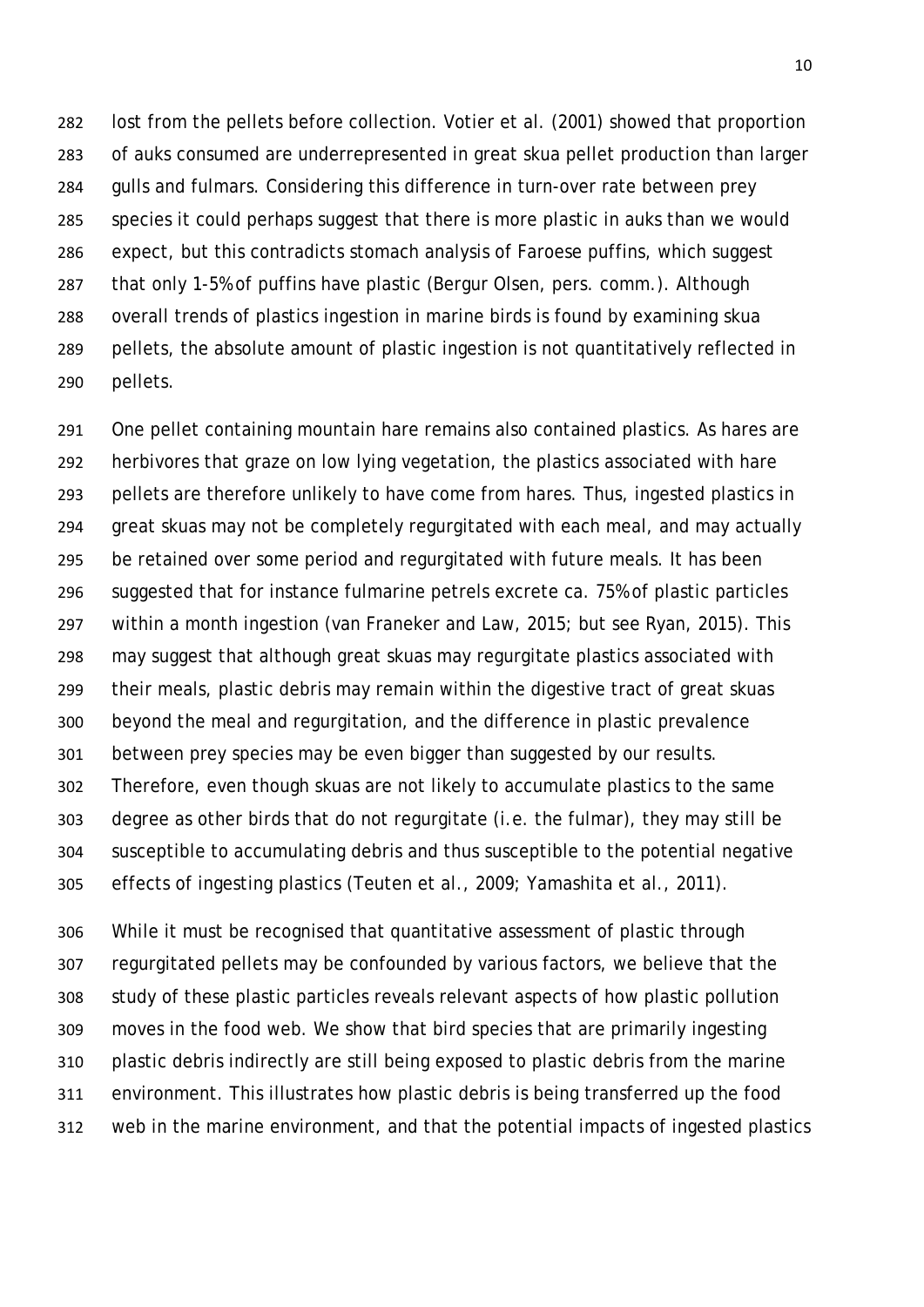may affect upper trophic level wildlife that prey upon species that directly ingest plastic pollution.

### **Acknowledgements**

 Thanks to Kees Schreven, Marius Stokke Sønnedal and Jógvan Hammer for their enthusiastic fieldwork assistance. Also thanks to Bergur Olsen and Jens-Kjeld Jensen for additional information about plastic in Faroese seabirds. And thanks to The Faroese Research Council and Statoil for financial support to SH. Thanks to Grant Gilchrist, Mark Forbes, Carleton University, Environment Canada, Ducks Unlimited, the Ontario Graduate Scholarship, NSERC and the Weston Foundation administered by the Association of Canadian Universities for Northern Studies for supporting JFP. We also thank Jan van Franeker for his support and always helpful suggestions on this manuscript, and Adam D. P. Cross for his illustration of the graphical abstract.

- 
- 

### **References**

- Avery-Gomm, S., Provencher, J.F., Bertram, D.F., Morgan, K., 2013. Plastic
- ingestion in marine associated birds from the Eastern North Pacific. Mar. Pollut.
- Bull. 72, 257-259, doi:10.1016/j.marpolbul.2013.04.021
- Bates, D., Mächler, M., Bolker, B., & Walker, S. 2014. Fitting Linear Mixed-Effects Models using lme4. Journal of Statistical Software
- Bayes, J.C., Dawson, M.J., Potts, G.R., 1964. The food and feeding behaviour of
- the Great Skua in the Faroes. Bird Study 11, 272-279,
- doi:10.1080/00063656409476077
- Bond, A.L., Provencher, J.F., Daoust, P.-Y., Lucas, Z., 2014. Plastic ingestion by
- fulmars and shearwaters at Sable Island, Nova Scotia, Canada. Mar. Pollut. Bull.
- 87, 68-75, doi:10.1016/j.marpolbul.2014.08.010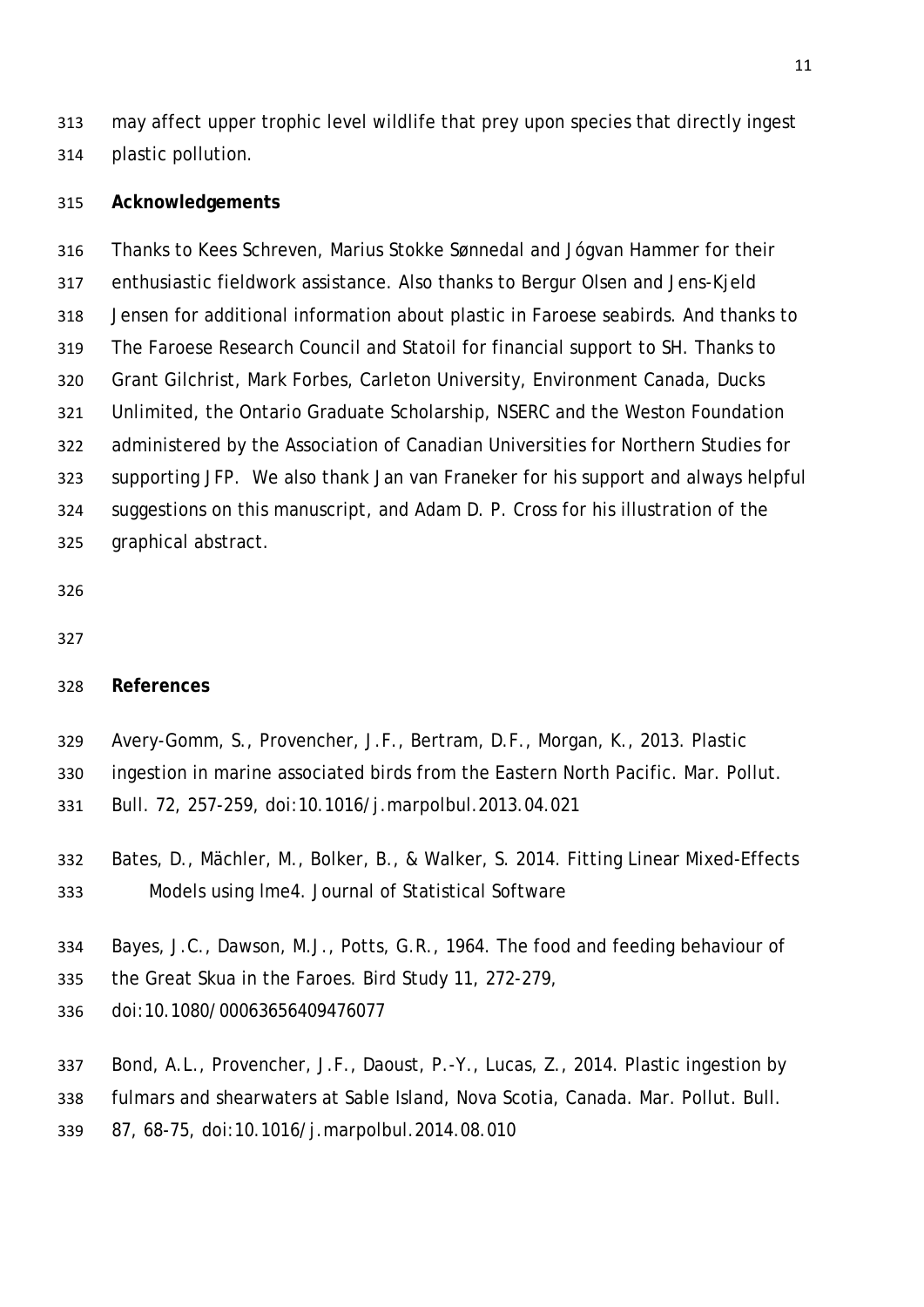- Cadee, G.C., 2002. Seabirds and floating plastic debris. Mar. Pollut. Bull. 44, 1294- 1295, doi:10.1016/S0025-326X(02)00264-3
- Desforges, J.-P.W., Galbraith, M., Dangerfield, N., Ross, P., 2014. Widespread
- distribution of microplastics in subsurface seawater in the NE Pacific Ocean. Mar. Pollut. Bull. 79, 94-99, doi:10.1016/j.marpolbul.2013.12.035
- Donnelly-Greenan, E.L., Harvey, J.T., Nevins, H.M., Hester, M.M., Walker, W.A.,
- 2014. Prey and plastic ingestion of Pacific northern fulmars (*Fulmarus glacialis*
- *rogersii*) from Monterey Bay, California. Mar. Pollut. Bull. 85, 214-224,
- doi:10.1016/j.marpolbul.2014.05.046
- Fournier, D.A., Skaug, H.J., Ancheta, J., Ianelli, J., Magnusson, A., Maunder, M.N.,
- Nielsen, A., & Sibert, J. 2012. AD Model Builder: using automatic differentiation
- for statistical inference of highly parameterized complex nonlinear models.
- Optimization Methods and Software 27, 233–249
- Furness, R.W., 1985. Ingestion of plastic particles by seabirds at Gough Island,
- South Atlantic Ocean. Environmental Pollution (Series A) Ecological and Biological
- 38, 261-272, doi:10.1016/0143-1471(85)90131-X
- Furness, R.W., 1987. The skuas. T & AD Poyser, London, UK.
- Gregory, M.R., 2009. Environmental implications of plastic debris in marine settings-entanglement, ingestion, smothering, hangers-on, hitch-hiking and alien invasions. Philos. Trans. R. Soc. B-Biol. Sci. 364, 2013-2025.
- Hirari, H., Takada, H., Ogata, Y., Yamashita, R., Mizukawa, K., Saha, M., Kwan,
- C., Moore, C., Gray, H., Laursen, D., Zettler, E., Farrington, J., Reddy, C.,
- Peacock, E., Ward, M., 2011. Organic micropollutants in marine plastic debris from
- the open ocean and remote and urban beaches. Mar. Pollut. Bull. 62, 1683-1692.
- Jensen, J.-K., 2012. Mallemukken på Færøerne / The Fulmar on the Faroe Islands. Prenta, Torshavn, Faroe Islands.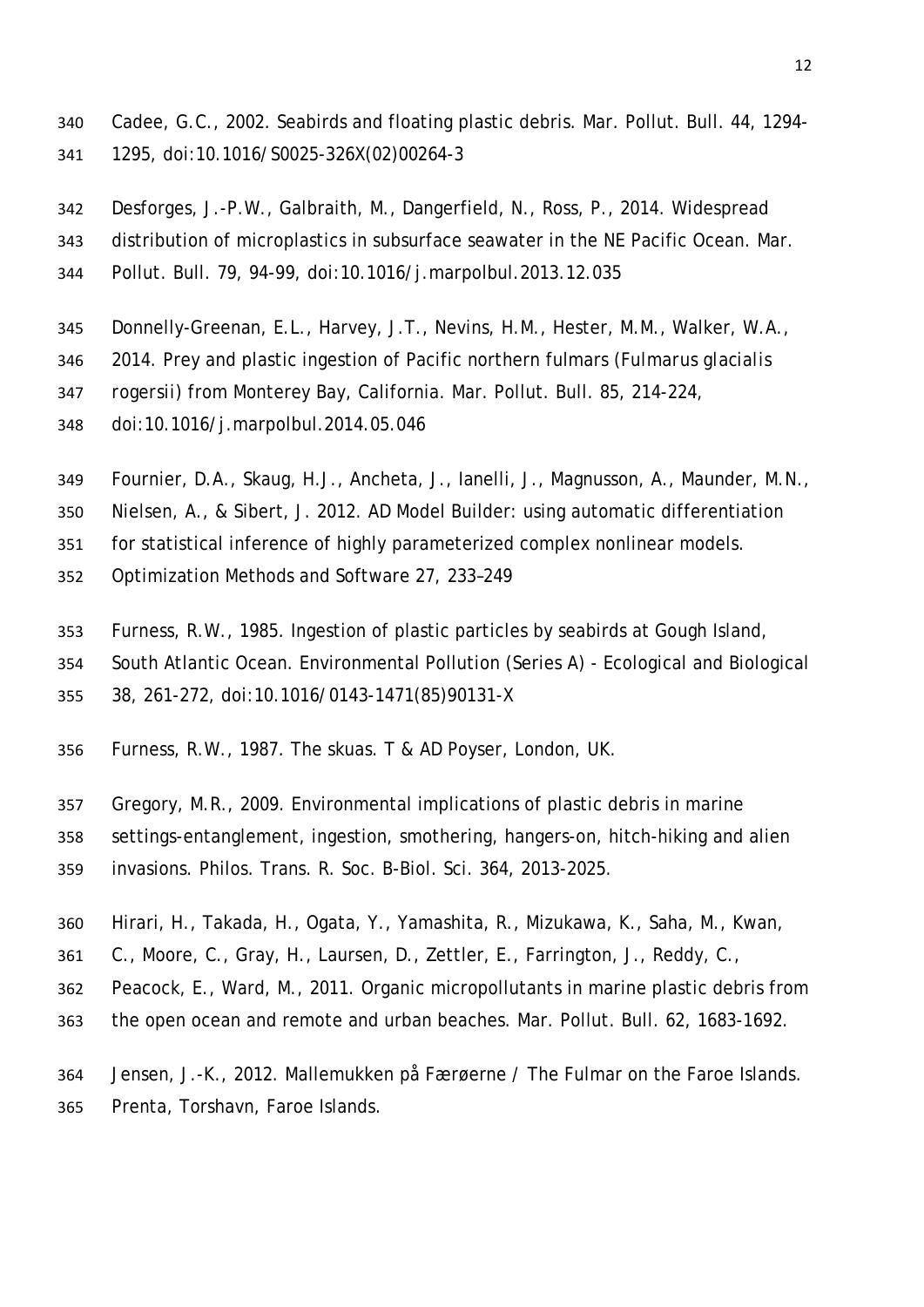Laist, D., 1997. Impacts of marine debris: entanglement of marine like in marine debris including a comprehensive list of species with entanglement and ingestion records, in: Coe, J., Rogers, D. (Eds.), Marine Debris: Sources, Impacts, and Solutions. Springer-Verlag, New York, NY, pp. 99-140, doi: 10.1007/978-1-4613- 8486-1\_10

 Moore, C., 2007. Synthetic polymers in the marine environment: What we know. What we need to know. What can be done?, in: Ragaini, R. (Ed.), International Seminars on Nuclear War and Planetary Emergencies - 36th Session, pp. 197-211.

Obbard, R.W., Sadri, S., Wong, Q.Y., Khitun, A.A., Baker, I., Thompson, R.C.,

 2014. Global warming releases microplastic legacy frozen in Arctic sea ice. Earth's Future 2, doi:10.1002/2014EF000240.

 Phillips, R.A., Catry, P., Thompson, D., Hamer, K.C., Furness, R.W., 1997. Inter- colony variation in idet and reproductive performance of great skuas *Catharacta skua*. Marine Ecology Progress Series 152, 285-293, doi:10.3354/meps152285

Provencher, J.F., Bond, A.L., Hedd, A., Montevecchi, W.A., Bin Muzaffar, S.,

Courchesne, S.J., Gilchrist, G., Jamieson, S., Merkel, F., Durnick, J., Mallory,

M.L., 2014. Prevalence of marine pollution in marine birds from the North Atlantic.

Mar. Pollut. Bull. 84, 411-417, doi:10.1016/j.marpolbul.2014.04.044

 Provencher, J.F., Bond, A.L., Mallory, M.L., 2015. Marine birds and plastic debris in Canada: a national synthesis and a way forward. Environmental Reviews 23, 1- 13, doi:10.1139/er-2014-0039

 R Core Team, 2014. R: A language and environment for statistical computing. R Foundation for Statistical Computing, Vienna, Austria. URL [http://www.R-](http://www.r-project.org/)[project.org/.](http://www.r-project.org/)

 Ryan, P.G. 2015. How quickly do albatrosses and petrels digest plastic particles?. Environmental Pollution 207, 438–440, doi:10.1016/j.envpol.2015.08.005

 Ryan, P.G., Fraser, M.W., 1988. The use of great skuas as indicators of plastic pollution in seabirds. EMU 88, 16-19, doi:10.1071/MU9880016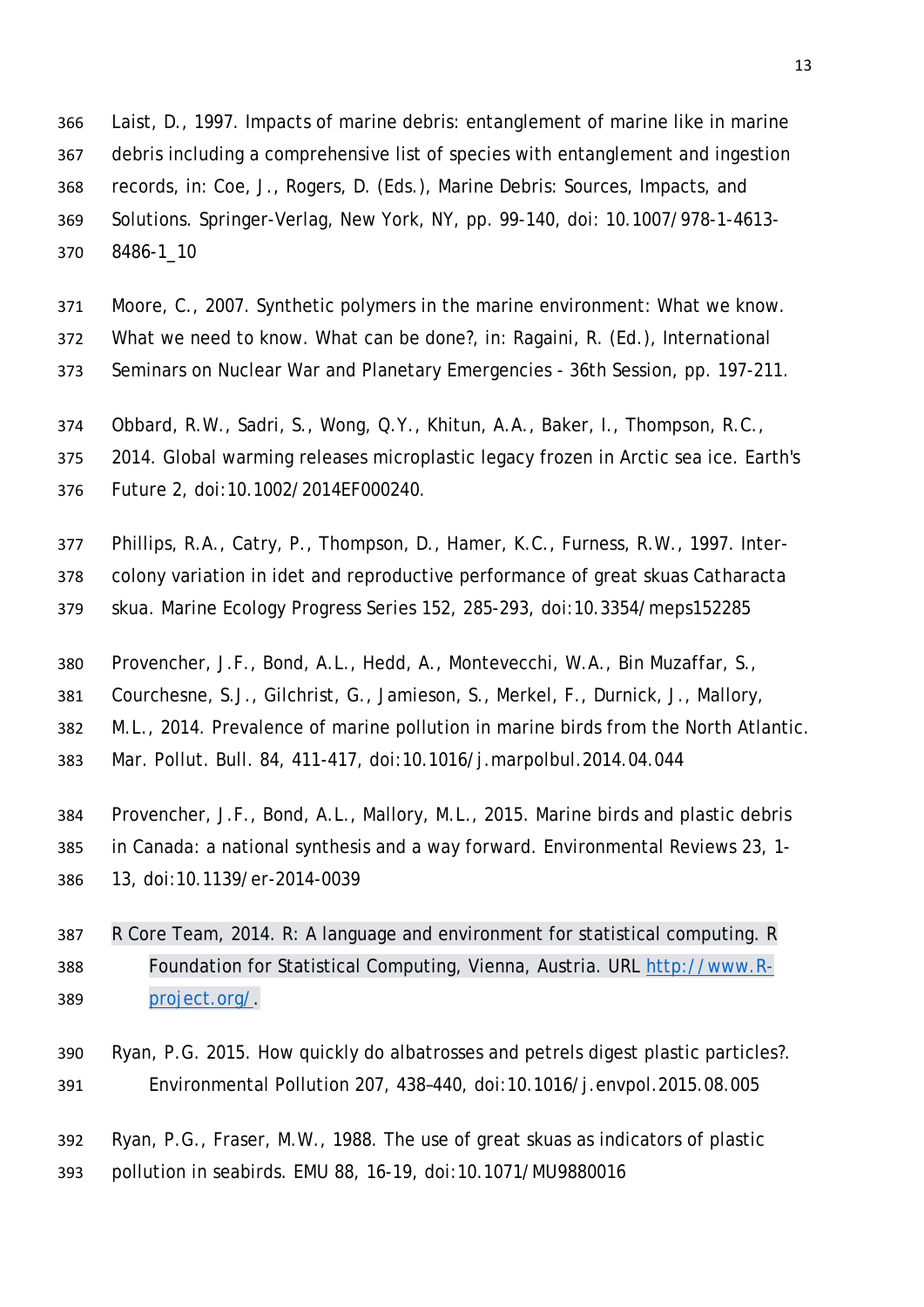- Skaug, H., Fournier, D.A., Nielsen, A., Magnusson, A., & Bolker, B. 2012. Generalized linear mixed models using AD model builder.. R package version 0.7, 2
- Teuten, E.L., Saquing, J.M., Knappe, D.R.U., Barlaz, M.A., Jonsson, S., Bjorn, A.,
- Rowland, S.J., Thompson, R.C., Galloway, T.S., Yamashita, R., Ochi, D., Watanuki,
- Y., Moore, C., Pham, H.V., Tana, T.S., Prudente, M., Boonyatumanond, R.,
- Zakaria, M.P., Akkhavong, K., Ogata, Y., Hirai, H., Iwasa, S., Mizukawa, K.,
- Hagino, Y., Imamura, A., Saha, M., Takada, H., 2009. Transport and release of
- chemicals from plastics to the environment and to wildlife. Philos. Trans. R. Soc.
- B-Biol. Sci. 364, 2027-2045, doi: 10.1098/rstb.2008.0284
- UNEP, 2011. UNEP Year Book 2011: Emerging issues in our global environment. United Nations Environment Programme Divisions of early warning and assessment, Nairobi, Kenya.
- UNEP, 2014. UNEP Year Book 2014 emerging issues update. United Nations Environment Programme, Nairobi, Kenya.
- Van Franeker, J.A., Law, K.L. 2015. Seabirds, gyres and global trends in pastic pollution. Environ. Pollut. 203, 89-96.
- Van Franeker, J.A., Blaize, C., Danielsen, J., Fairclough, K., Gollan, J., Guse, N.,
- Hansen, P.L., Heubeck, M., Jensen, J.K., Le Guillou, G., Olsen, B., Olsen, K.O.,
- Pedersen, J., Stienen, E.W.M., Turner, D.M., 2011. Monitoring plastic ingestion by
- the northern fulmar *Fulmarus glacialis* in the North Sea. Environ. Pollut. 159, 2609-
- 2615, doi:10.1016/j.envpol.2011.06.008
- Vegter, A.C., Barletta, M., Beck, C., Borrero, J., Burton, H., Campbell, M.L.,
- Eriksen, M., Eriksson, C., Estrades, A., Gilardi, K., Hardesty, B.D., Ivar do Sul,
- J.A., Lavers, J.L., Lazar, B., Lebreton, L., Nichols, W.J., Ribic, C.A., Ryan, P.G.,
- Schuyler, Q.A., Smith, S.D.A., Takada, H., Townsend, K.A., Wabnitz, C.C.C.,
- Wilcox, C., Young, L., Hamann, M., 2014. Global research priorities for the
- management and mitigation of plastic pollution on marine wildlife. Endangered
- Species Research 25, 225-247.